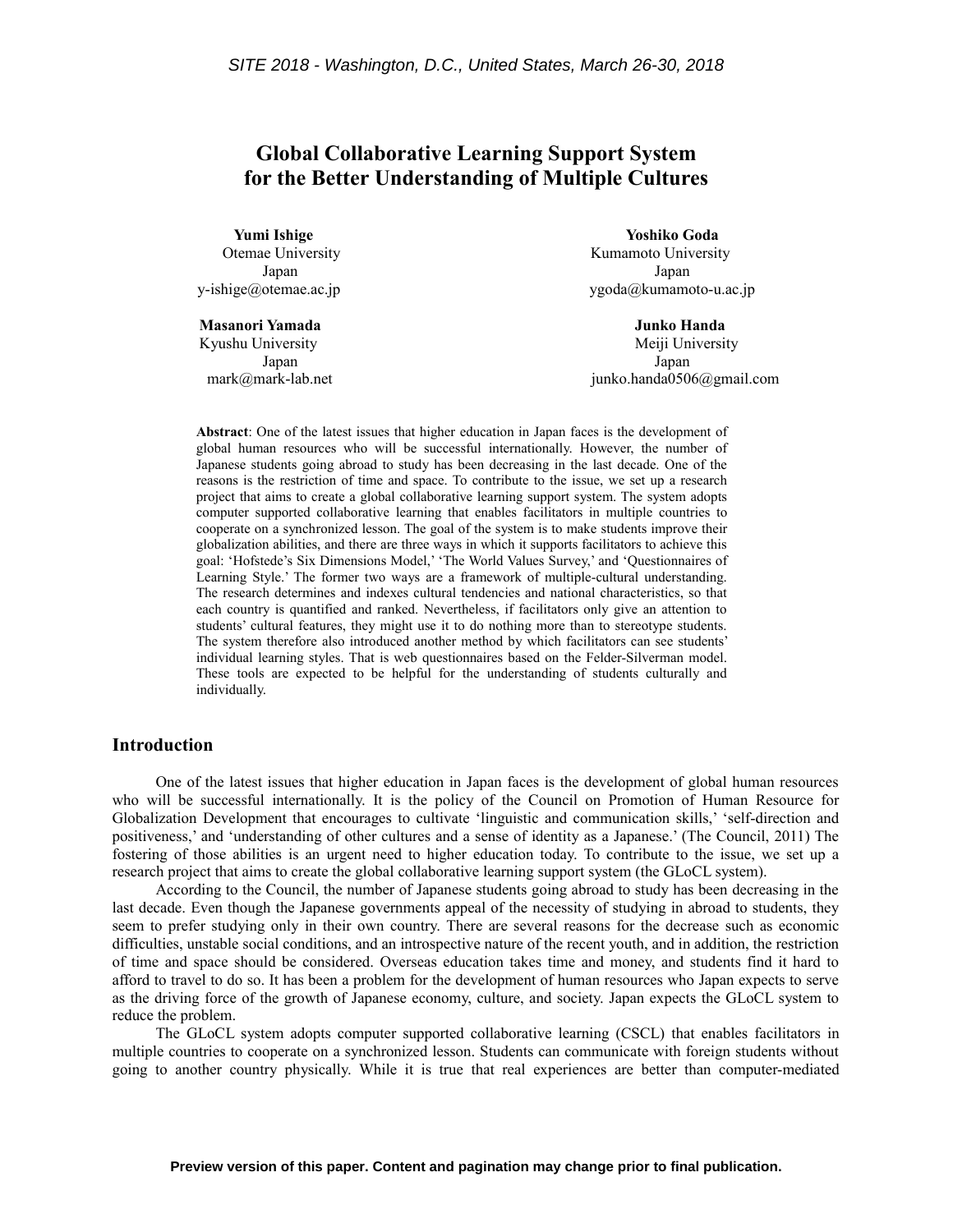experiences, however providing opportunities for students to interact with young people from different cultures is an effective method to acquire an international sense of thinking. The GLoCL system is effective at globalizing students in this way.

Moreover, facilitators may confront some difficulties when they meet students whose national character is not familiar to them. Responding to such facilitator needs was also the aim of creating the GLoCL system. Although there are many CSCL nowadays, GLoCL system was designed for international synchronized lessons and supporting multiple facilitators. Such CSCL are rare in Japanese education (Goda et al., 2014). In this proposal, we will first describe an the GLoCL system, and then move to the ways to help facilitators better understand different cultures.

### **Overview of the GLoCL system**

The aims of the GLoCL system are as follows: (1) support facilitators collaboratively design and implement global project based learning; (2) improve interactions for students; and (3) reduce the administrative burden on facilitators. The benefits of developing understanding of multiple cultures is included in (1). These three are an outline of the GLoCL system concepts, and its functions are divided into two aspects: (A) Common Function between Students and Teachers, and (B) Facilitator Support Functions.

The Common Function includes five functions: 'Top Page,' 'Chat,' 'Task Schedule,' 'Questionnaire,' and 'Submission.' Using these functions, facilitators, who are usually teachers in educational institutions, prepare and organize their lecture jointly. Students acquire basic information of a lecture and take the lesson through the online interface. (B) also has five functions: 'Questionnaire Manager,' 'Group Manager,' 'Log,' 'Facilitation,' and 'Project Design.' Questionnaire Manager is used for questionnaires of students' attribution (e.g., English ability, nationality, and their characters). Group Manager is to get the questionnaire results and make groups based on the results (e.g. homogeneous group vs. heterogeneous group). Log is a function to download logs of chats, questionnaires, behaviors, and so on. Facilitation enables facilitators to visualize students' social presence (SP) and cognitive presence (CP) (Garrison et al., 2001). In addition, the Facilitation function offers comments template along with SP and CP to facilitators (Ishige et al., 2016). Through Project Design, facilitators share project information, exchange views of their lecture in advance, organize the current lesson together, give feedback, and assess students' work. The Common Function is mostly concerned with the management of lectures, and the Facilitator Support Functions are a support system that lightens facilitators' burden and offers methods to facilitate students better. Among those functions, we will next focus on a design for multiple-global facilitation in education.

### **Support tools for multiple-global facilitation**

The goal of the GLoCL system is to make students improve their globalization abilities. I will show three ways in which the GLoCL system supports facilitators to achieve this goal: 'Hofstede's Six Dimensions Model of multiple cultures,' 'The World Values Survey,' and 'Questionnaires of Learning Style.' Hofstede's Six Dimensions Model is a framework of multiple-cultural understanding (see table 1) . He first issued questionnaires of culture and value to 110 thousand IBM employee in 40 countries from 1967 to 1973. Although his first model was four Dimensions, Hofstede has continued the research and he added two dimensions in 2010. The latest results (2015) include 112 countries and regions. The research tried to determine and index cultural tendencies and national characteristics, so that each country is quantified and ranked. Hofstede emphasized in the research that checking one country's data does not work well; instead we should compare between countries. I will show an example of the 'Individualism and Collectivism dimension,' and compare the U.S. and Japan next.

| Index          | Outline:                                                                      |  |
|----------------|-------------------------------------------------------------------------------|--|
| Individualism/ | Individualism pertains to societies in which the tie between individuals are  |  |
| Collectivism   | loose (e.g., look after oneself). Collectivism pertains to societies in which |  |
|                | people from birth onward are integrated into strong, cohesive in-groups.      |  |

**Table 1.** The contents of Hofstede's Six Dimensions (Hofstede, 2017)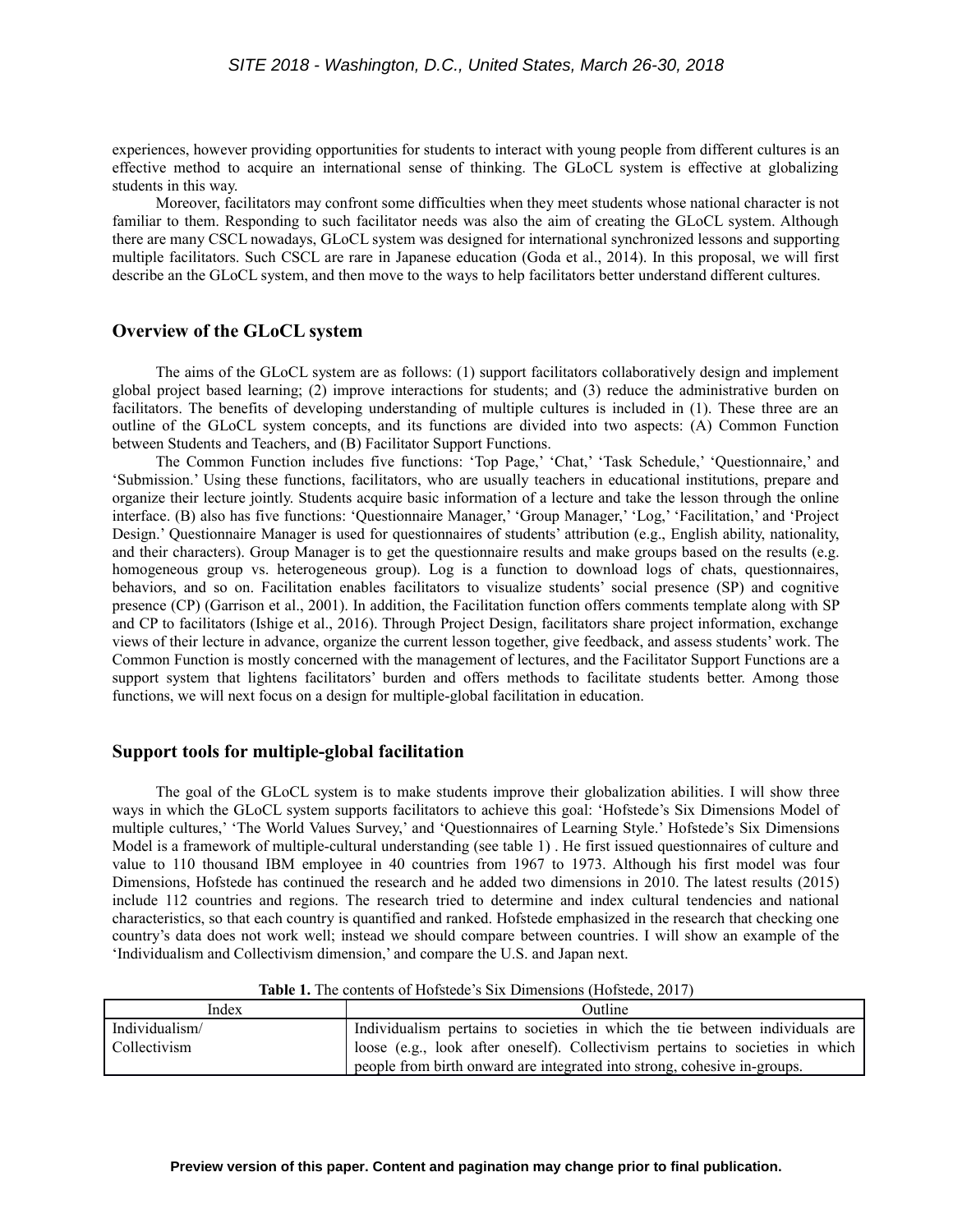| Power Distance (large)/        | Power Distance is the extent to which the less powerful members of institutions   |  |  |  |
|--------------------------------|-----------------------------------------------------------------------------------|--|--|--|
| Power Distance (small)         | (e.g., the family, the school, and the community) and organizations (e.g., the    |  |  |  |
|                                | places where people work) within a country expect and accept that power is        |  |  |  |
|                                | distributed unequally.                                                            |  |  |  |
| Masculinity/                   | Masculinity is the extent to which emotional gender roles are clearly distinct    |  |  |  |
| Feminity                       | (e.g., men are supposed to be tough and focused on material success. Women        |  |  |  |
|                                | are supposed to be more tender and concerned with the quality of life). Feminity  |  |  |  |
|                                | is the extent to which emotional gender roles overlap (e.g., both men and         |  |  |  |
|                                | women are supposed to be tender and concerned with the quality of life).          |  |  |  |
| Uncertainty Avoidance (weak)/  | Uncertainty avoidance is the extent to which the members of a culture feel        |  |  |  |
| Uncertainty Avoidance (strong) | threatened by ambiguous or unknown situations.                                    |  |  |  |
| Long-term orientation/         | Long-term orientation stands for the fostering of virtues oriented toward future  |  |  |  |
| Short-term orientation         | rewards (e.g., perseverance and thrift). Short-time-orientation stands for the    |  |  |  |
|                                | fostering of virtues related to the past and present (e.g., fulfilling social     |  |  |  |
|                                | obligations).                                                                     |  |  |  |
| Indulgence/                    | Indulgence stands for a tendency to allow relatively free gratification of basic  |  |  |  |
| Restraing                      | and natural human desires related to enjoying life and having fun. Restraint      |  |  |  |
|                                | reflects a conviction that such gratification needs to be curbed and regulated by |  |  |  |
|                                | strict social norms.                                                              |  |  |  |

On the dimension of Individualism, the U.S. scores 91 which is the highest for any country on this dimension. However, it is not easy to read useful information only from the score. On the other hand, the degree of individualism in Japan is 46, which ranks 41 among 76. Therefore, per Hofstede's study, Americans may have tendencies that 'the ties between individuals are looser: everyone is expected to look after him- or herself and his or her immediate family,' and Japanese may have tendencies that 'people from birth onward are integrated into strong cohesive in-groups, which throughout people's lifetime continue to protect them in exchange for unquestioning loyalty.' (Hofstede, 2010) We can compare with not only two countries but also more. For instance, Guatemala's score is 8 in the dimension of Individualism that is the lowest, so we assume Guatemalans are more collective than individualistic. The United Kingdom is the third place in the dimension, so in individualism British are possibly closer to Americans than that to Japanese and Guatemalans (see figure 1).



**Figure 1.** A sample of Hofstede's Six Dimensions Model in the CLoCL system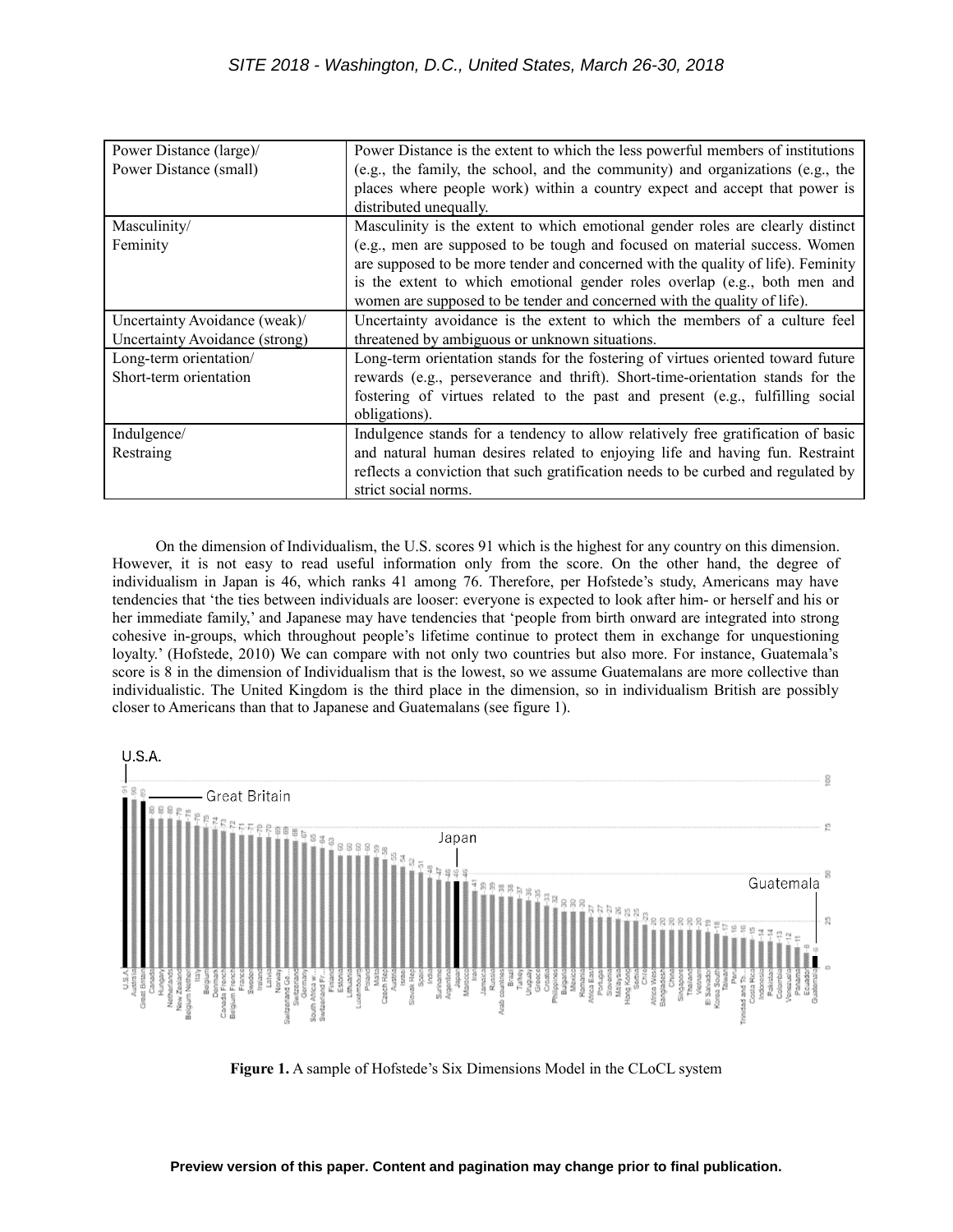The GLoCL system adopts the Six Dimensions Model and shows the dimensions by graphic charts through which facilitators can see tendencies, features, and differences between countries. It is designed to help facilitators when they need to organize new students from different background cultures. It is true that the six dimensions do not actually exist but they are a framework for the better understanding of values and behaviors across multiple cultures. In consequence, our research project has no intention to insist on any discrimination, good or bad, or dominantsubordinate relationship, but only tries to discuss some aspects of cultural diversity.

The Six Dimensions Model is supposed to help better understanding of differences in multiple cultures, but unfortunately, it does not cover all countries in the world. To handle this point, we also introduce another method " The World Values Survey (WVS)." WVS is the research that investigates changing values and their influences on societies and human life on a global scale in almost 100 countries. It was begun in 1981, collecting data and analyzing them based on a questionnaire that consists of 290 questions (2016). The research is held once every five years, and the latest research was finished in 2016 (The World Value Survey, 2018). The data can be used through the website, so we show the survey's URL and recommend facilitators and students to check it if they need.

There may be a question why we use The Six Dimensions Model if WVS also conducts a continuing survey that shows a more recent result. The answer is that although WVS deals with cultural and value differences, it only shows the data and it is not easy to read meanings from them. For instance, the case of Individualism in WVS, the question wording is as follows: "I see myself as an autonomous individual." Comparing the United States with Japan, positive answers ("Strongly agree" and "Agree") are 64.2% in the United States and 69.7% in Japan (see Figure 2). Thus, we can see the numeric data, but it seems to be difficult to understand the meaning of individuality and what the data indicate. In the GLoCL system, more details of the six dimensions are described, so it is expected to help facilitators' and students' understanding of each dimension (see Figure 3).

| Select Wave       | <b>Select Countries</b>                          |              | Survey questions    | <b>Responses</b>        |  |  |
|-------------------|--------------------------------------------------|--------------|---------------------|-------------------------|--|--|
|                   | V216.- I see myself as an autonomous individual  |              |                     |                         |  |  |
| Cross by          | -- Change --<br>▼                                |              |                     |                         |  |  |
| Display           | Show Column % (all responses)                    |              | ▼                   |                         |  |  |
|                   |                                                  |              | <b>Country Code</b> |                         |  |  |
|                   |                                                  | <b>TOTAL</b> | Japan               | United<br><b>States</b> |  |  |
| Strongly agree    |                                                  | 16.1%        | 13.5%               | 19.0%                   |  |  |
| Agree             |                                                  | 50.9%        | 56.2%               | 45.2%                   |  |  |
| <b>Disagree</b>   |                                                  | 15.5%        | 7.4%                | 24.3%                   |  |  |
| Strongly disagree |                                                  | 3.7%         | 1.1%                | 6.5%                    |  |  |
| No answer         |                                                  | 2.4%         |                     | 5.1%                    |  |  |
| Don't know        |                                                  | 11.4%        | 21.8%               |                         |  |  |
| (N)               |                                                  | (4.675)      | (2, 443)            | (2,232)                 |  |  |
|                   | Selected samples: Japan 2010. United States 2011 |              |                     |                         |  |  |

| Individualism (IDV)                                                                                     |                                                                                                                                                                                                                                              |                                                             |  |  |  |
|---------------------------------------------------------------------------------------------------------|----------------------------------------------------------------------------------------------------------------------------------------------------------------------------------------------------------------------------------------------|-------------------------------------------------------------|--|--|--|
| Individualism/<br>Collectivism                                                                          | Individualism pertains to societies in which the tie between<br>individuals are loose (e.g., look after oneself). Collectivism<br>pertains to societies in which people from birth onward are<br>integrated into strong, cohesive in-groups. |                                                             |  |  |  |
| $p.92$ <sup>(*1)</sup><br>Key Differences Between Small-and Large-Power-Distance Societies in Education |                                                                                                                                                                                                                                              |                                                             |  |  |  |
| COLLECTIVIST                                                                                            |                                                                                                                                                                                                                                              | <b>INDIVIDUALLIST</b>                                       |  |  |  |
| Students speak up in class only when<br>sanctioned by the group.                                        |                                                                                                                                                                                                                                              | Students are expected to individually speak<br>up in class. |  |  |  |
| The purpose of education is learning hot to<br>do.                                                      |                                                                                                                                                                                                                                              | The purpose of education is learning hot to<br>learn.       |  |  |  |
| Diplomas provide entry to higher-status<br>groups.                                                      |                                                                                                                                                                                                                                              | Diplomas increase economic worth and/or<br>self-respect.    |  |  |  |

World Values Survey Wave 6: 2010-2014

**Figure 2.** A sample of WVS **Figure 3.** A sample of The Six Dimensions Model in the GloCL

We saw the way to grasp cultural differences throughout the comparison between countries, but there may be a criticism of using the Six Dimensions Model. If facilitators only give an attention to students' cultural features, they might use it to do nothing more than to stereotype students. The GLoCL system therefore also introduced another method by which facilitators can see students' individual learning styles (Felder, 2017). That is web questionnaires based on the Felder-Silverman model. The questionnaire consists of 44 items and the results are categorized into 4 fields which are divided into 2 types (see figure 4). At the end of the questionnaires, students are shown the result, an explanation what the results mean, and how such learners can help themselves. Facilitators can lead students to use the questionnaires and share the results with the student. Then, facilitators and students grasp

 $p.124$ <sup>(\*1)</sup>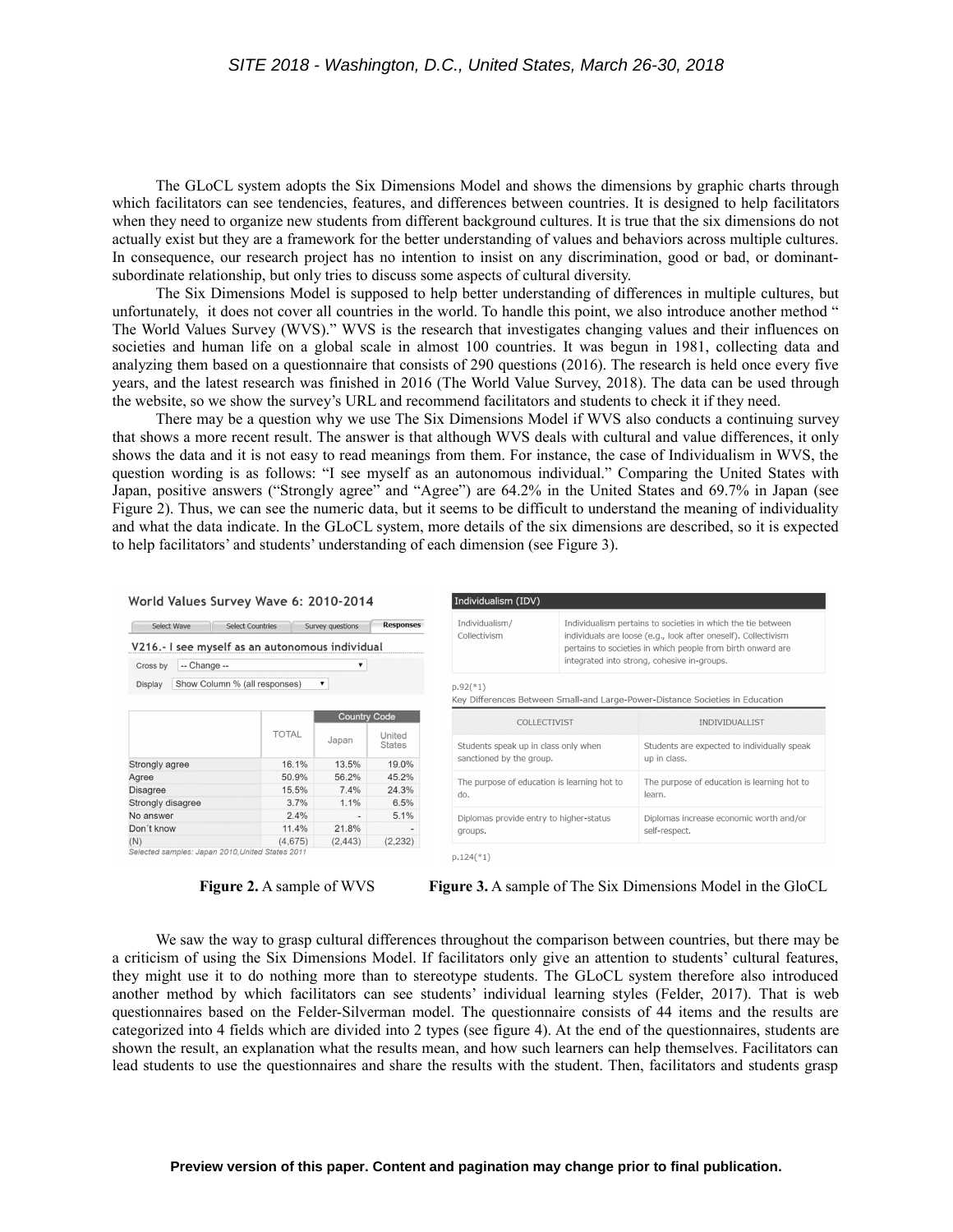what he/she tends to do and what is appropriate for his/her learning. In short, facilitators can acquire general frameworks of different cultures through the Six Dimensions, and they can also see individual student's learning style through the web questionnaires. These tools are expected to be helpful for the understanding of students culturally and individually.



## What do my results mean?

According to the model on which the ILS is based, there are four dimensions of learning style, with each dimension having two opposite categories (such as active and reflective). The reported score for a dimension indicates your preference for one category or the other.

If your score for a dimension is 1 or 3, you are fairly well balanced on the two categories of that dimension, with only a mild preference for one or the other.



## **Conclusion**

The system and functions of the GLoCL system were introduced above. The construction of the GLoCL system was finished in 2017, but it is still in its early stage. One of our future tasks is data collection of lesson practices. Although several lessons were experimentally performed, we have not obtained enough data for an analysis yet. We need to reconstruct the system based on facilitators' and students' experiences who actually use it.

To summarize, the final purpose of the GLoCL system is to offer an environment in which students can grow their abilities working collaboratively with foreign students, and facilitators can collectively prepare, design, and facilitate their lectures globally. This presentation mentions only a part of the functions of the GLoCL system, especially from the aspect of the global facilitation, but we expect that its necessity and availability will be well accepted.

#### **Acknowledgement**

This work was supported by JSPS KAKENHI Grant Number 26284079.

## **References**

Felder, Richard M., Soloman, Barbara A. *Index of Learning Styles Questionnaire.* (https://www.webtools.ncsu.edu/learningstyles/) Accessed on October 10, 2017.

Garrison, D. R., Anderson, T., Archer, W. (2001). *Critical Thinking and Computer Conferencing: A Model and Tool to Assess Cognitive Presence.* American Journal of Distance Education.